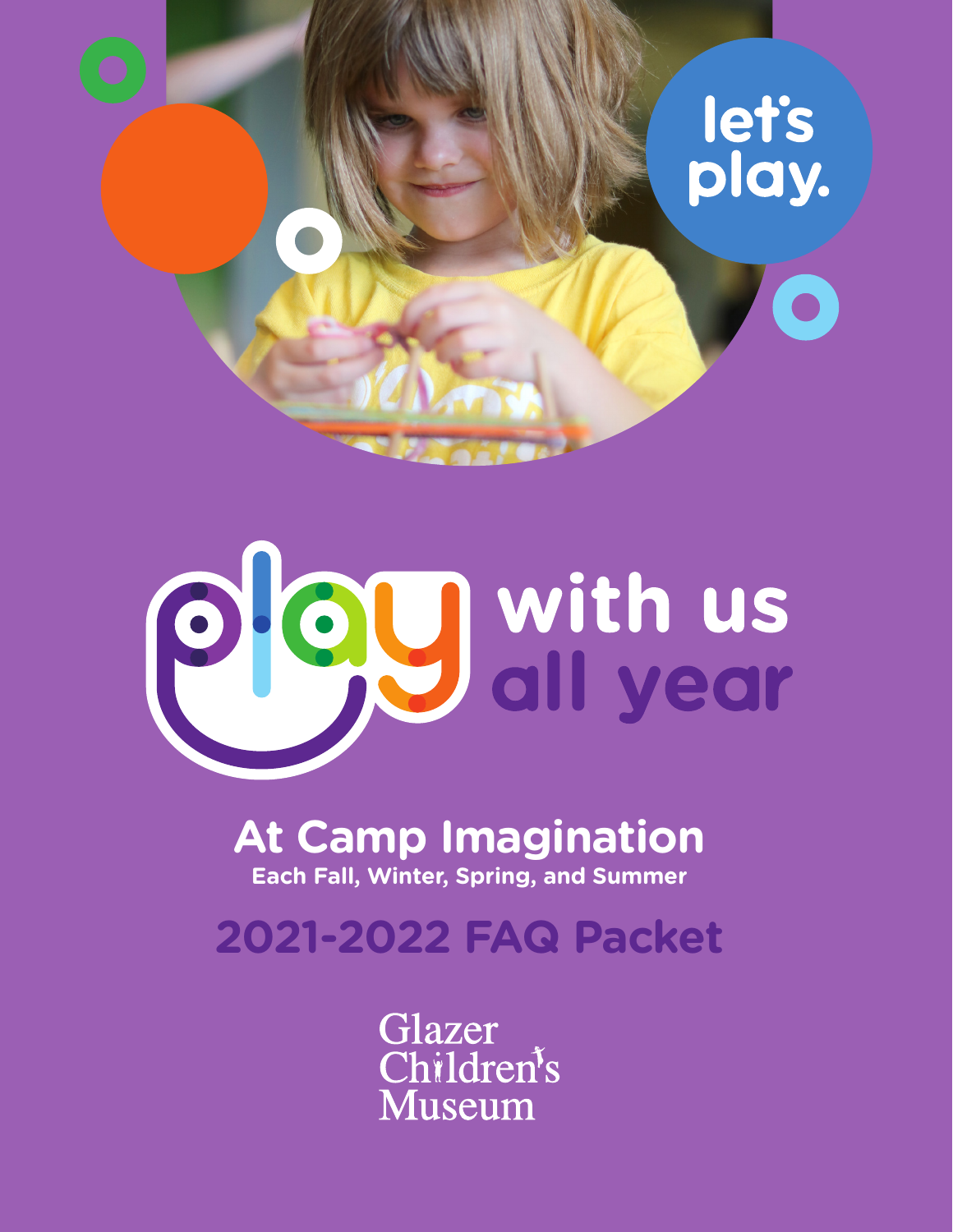#### **What can my camper expect to do each day at camp?**

Each camp is themed around an exciting topic with specially designed activities to keep your camper engaged in the material. Every day includes literacy and STEM-based activities, arts and crafts, Museum play time, and outdoor fun! Please note that our campers will play in Museum exhibits, during the quietest times in which we are open to the public.

#### **Where should I drop-off and pick-up my camper?**

Drop-off is from 8:30-9am and pick-up is 4:30-5pm. Camper drop-off and pick-up is located on the west side of GCM near the bus circle on Gasparilla Plaza. Please stay in your vehicle and wait for a staff member to check your child in. Once check-in is complete, please say goodbye to your camper from inside the vehicle! Parents are responsible for letting us know if their camper's health has changed throughout the week. Caregivers will need to provide a photo ID and sign for daily pick-up.

If you are dropping your camper off after 9am or picking your camper up before 4:15pm, please call us to let us know you have arrived. A staff member will meet you on Gasparilla Plaza to check your camper in or out. Please, no early pick-ups after 4:15pm as we are cleaning up, packing up, and getting ready for dismissal at that time.

If your child is picked-up after 5pm, you will be charged a \$5 per minute late fee. The amount collected for late pick-ups will be added to our Camp Imagination Scholarship Fund.

# **What should my child wear to camp?**

Each camper will receive a camp t-shirt on their first day of camp. Please be sure to send them to camp each day wearing their clean camp t-shirt. We will have additional t-shirts for sale for \$10 each. We have lots of fun and play scheduled, so please send your campers to GCM in clothes appropriate for play, such as shorts or pants and comfortable shoes *(no flip flops please)*.

We also encourage parents to pack an extra change of clothes for your camper, in case of an accident.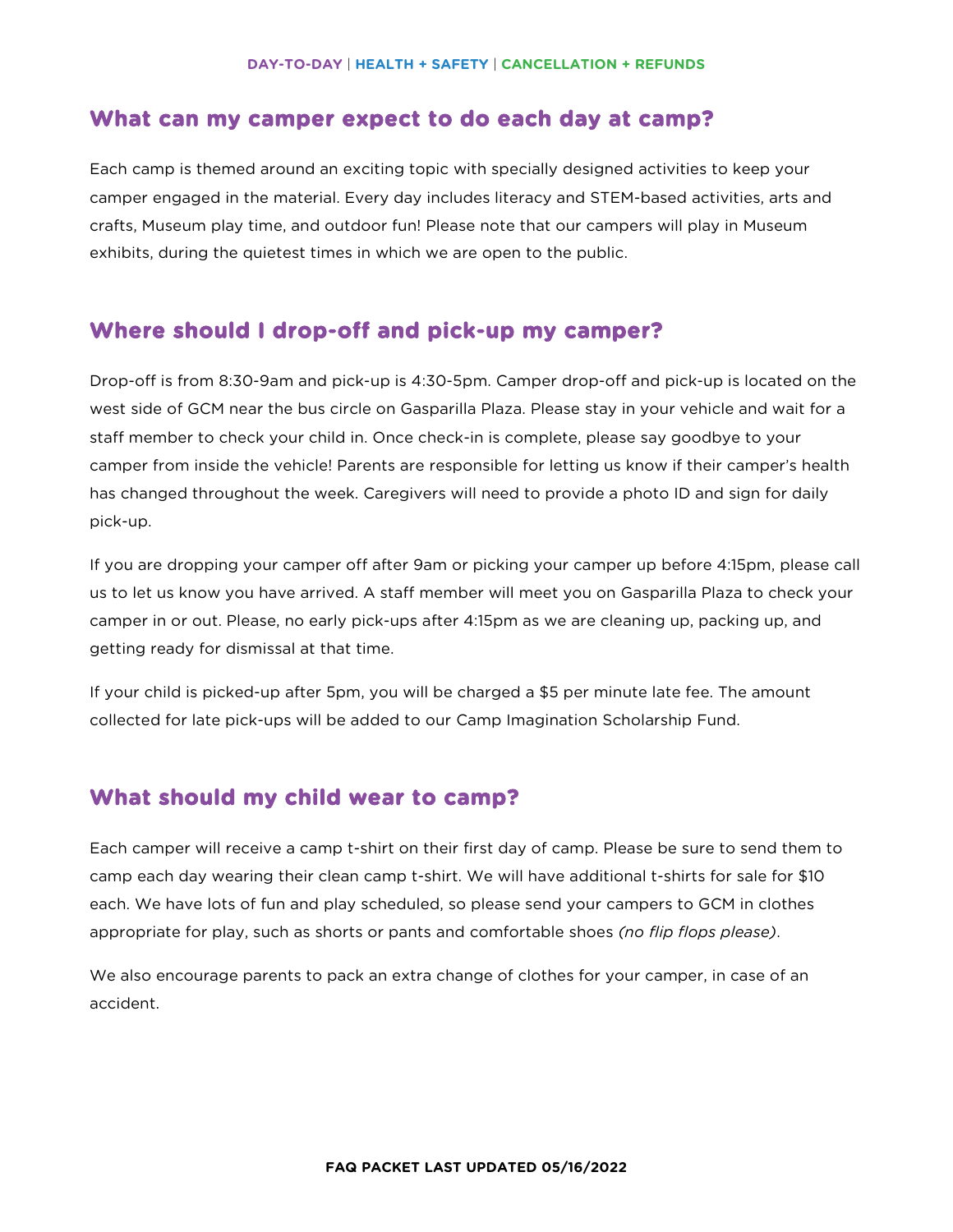#### **What will my camper eat?**

Camp Imagination is a nut-free camp, so please keep that in mind when sending food with your camper. Camp Imagination will provide a morning and afternoon snack each day. If your child has special dietary needs, please feel free to send two snacks with them each day (clearly marked with their name and in disposable packaging). Don't forget to pack a water bottle, labeled with your camper's name.

Campers must provide their own lunch whether they are bringing it from home or have purchased it from our cafe. If your camper is bringing lunch, please do your best to pack it in a hand-carried, disposable bag as that is easiest for clean-up and pick-up procedures. Unfortunately, refrigerators are not available to store camp lunches.

# **Can I add on a café lunch for the week for my camper?**

Yes! Lunch is available to purchase until the Wednesday before your camper's week of camp starts. You can add on lunch for your camper [here.](http://72839.blackbaudhosting.com/72839/tickets?tab=3&txobjid=ff5a7c60-6a47-4e57-8ad4-02da6a14de06)

### **How can I see what my camper is doing at Camp Imagination?**

Each camp class has a **Class Dojo** account. Class Dojo allows you to contact your child's camp teacher via a direct message. You can also see what your camper has been doing at camp each day! You will receive an email invitation (check your spam folder) to access our Camp Imagination Class Dojo account before camp begins.

Camp Imagination hosts a digital Open House via Class Dojo, so be sure to sign-up! You will have an opportunity to see recordings of campers showing off their projects from the week!

# **What is the nightly home link?**

Camp educators will challenge campers to complete a home link assignment each night and will follow-up the next morning. Please check our "Week-at-a-Glance" for the home link question for each night. The intention behind the home link is to "link" what campers learned at camp to discussions at home. It is an excellent way for parents to ask campers about what they have been learning!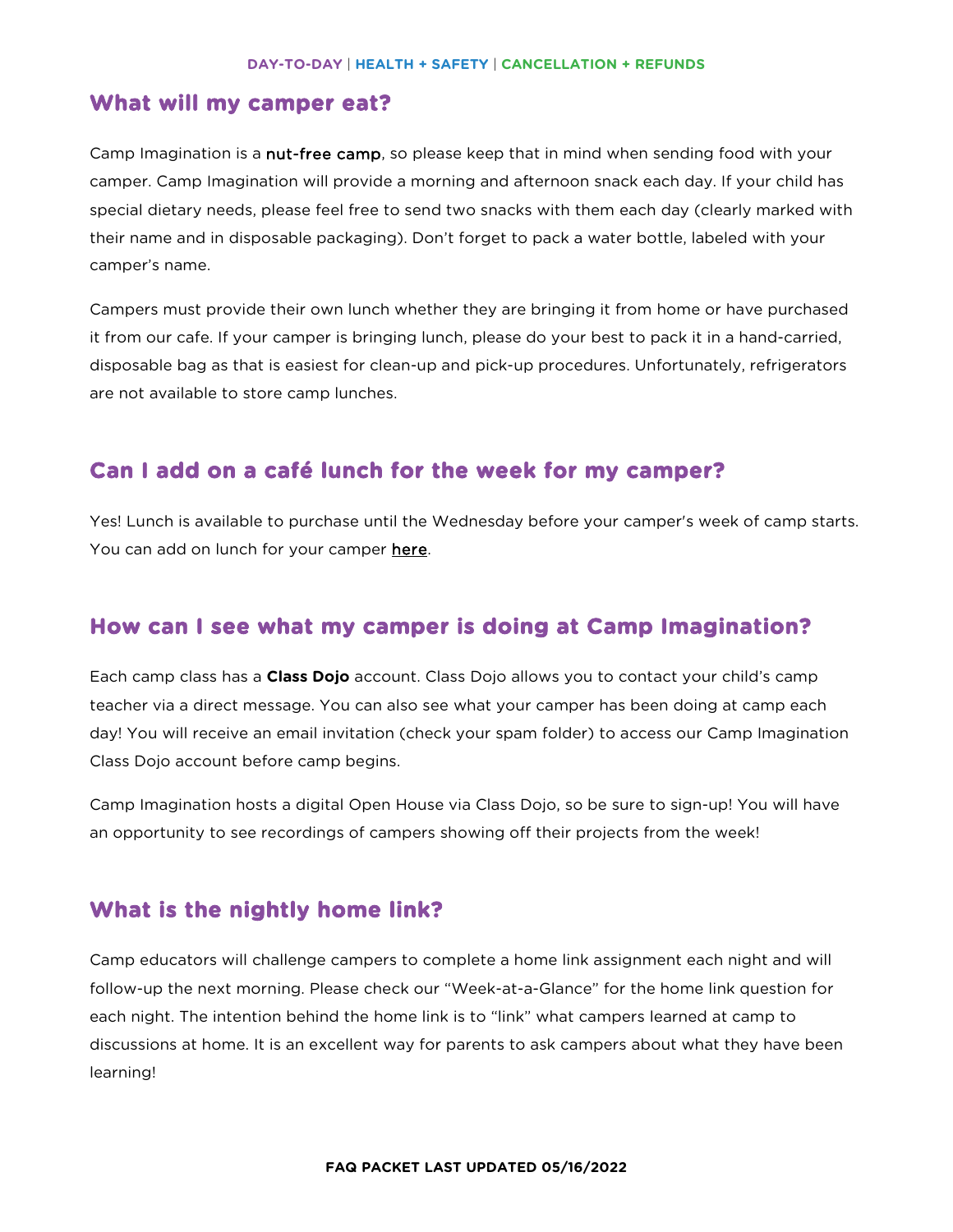#### **What if I need to reach Camp Imagination staff?**

For all assistance with camps, you can contact our camp staff by emailing **camps@glazermuseum.org** or messaging your child's teachers directly through the Class Dojo app. The Glazer Children's Museum front desk can be reached at **(813) 443-3861**

# **What precautions are being taken to keep my camper safe?**

Our Camp Imagination staff monitor and follow all CDC, state, and local health department recommendations in regards to COVID-19. Per our sick policy, we ask all parents to monitor their child's health and keep any sick campers at home. If a camper feels sick during the camp day, they will be isolated, evaluated, and cared for in the office. Any camper with a fever will be sent home.

### **What is your camp mask policy?**

Masks are encouraged but *not* required for campers. This policy is subject to change and any updates will be posted here. Please contact **[camps@glazermuseum.org](mailto:camps@glazermuseum.org)** for any questions surrounding the camp mask policy.

# **What is the Camp Imagination cancellation and refund policy?**

Should you need to cancel your camp registration, you may do so up to 14 days prior to the start of your week of camp and still receive a full refund.

- Any cancellations made 7-14 days prior to camp will receive a 50% refund.
- Any cancellations fewer than 7 days prior to camp will not receive a refund.

All cancellation requests must be made in writing to **[camps@glazermuseum.org](mailto:camps@glazermuseum.org)**

# **What if GCM cancels camps?**

Should any week of camp be canceled, you will be offered the opportunity to reschedule your registration for another week of summer camp or will be granted a full refund.